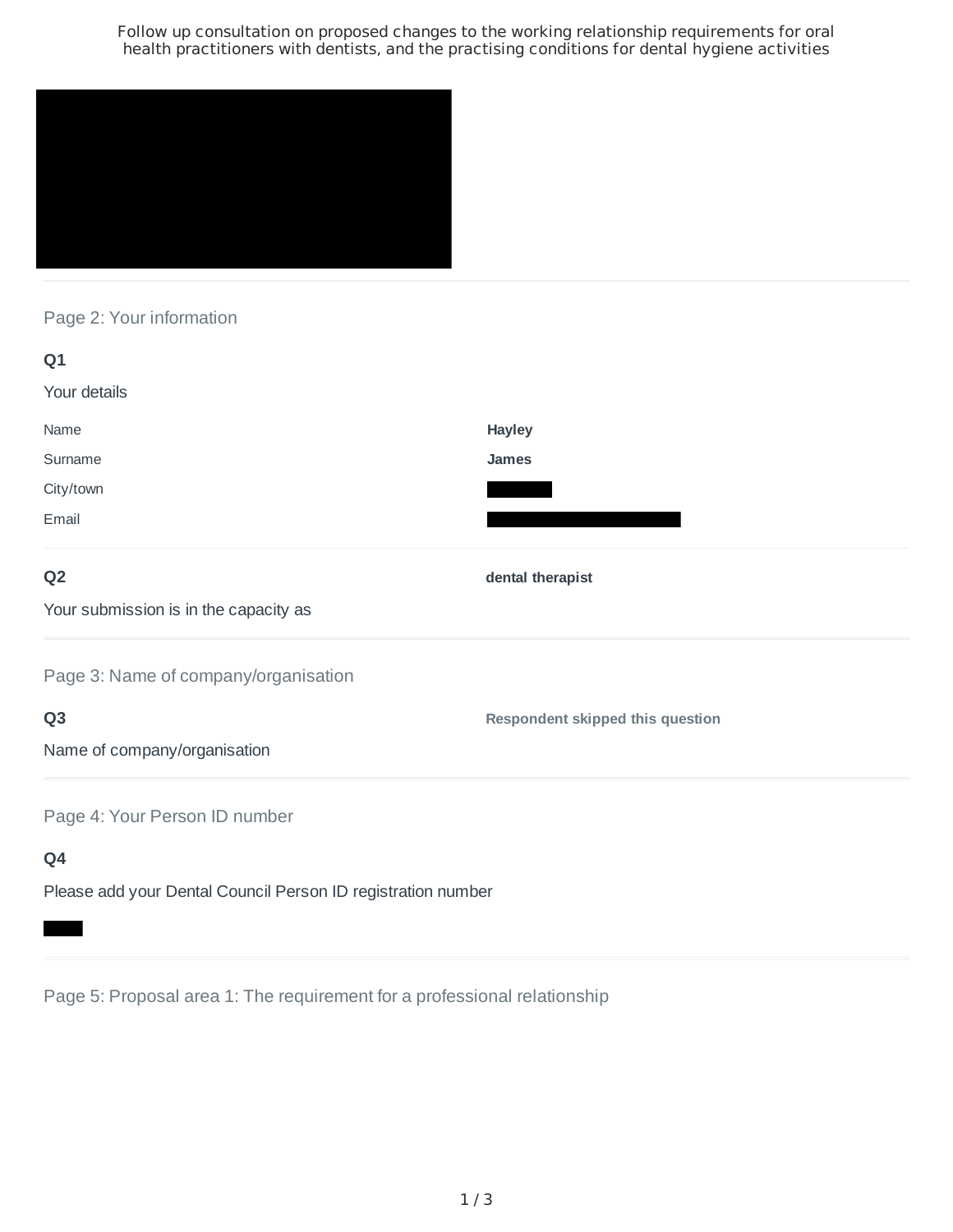Follow up consultation on proposed changes to the working relationship requirements for oral health practitioners with dentists, and the practising conditions for dental hygiene activities

### **Q5**

**Agree**

Do you agree/disagree with the proposal to remove the mandated requirement for a professional relationship (dental therapy), working relationship (dental hygiene, orthodontic auxiliary practice), and a consultative professional relationship (oral health therapy) from the respective scopes of practice. Please detail why.

### **Q6**

Please provide comments to support your response.

I believe it is better to have a network of dental professionals that work as a team and can be contacted when needed for support and advice. I have never relied solely on the dentist I have my written agreement with in the dhb as he is too busy and has too many commitments to be easily contactable

Page 6: Proposal area 1: The requirement for a professional relationship

# **Q7**

**Agree**

Do you agree/disagree to remove references to working/professional/consultative professional relationships from the dental therapy, dental hygiene, orthodontic auxiliary practice, oral health therapy, dental technology and clinical dental technology scopes of practice? (as detailed in Appendices  $A - F$ ). Please detail why.

### **Q8**

Please provide comments to support your response.

We are independently registered and responsible for our practice. This should mean it is our responsibility to know when and who we should be contacting if we require advice or support and when

Page 8: Proposal area 2: Practising conditions for dental hygiene activities

#### **Q9**

**Agree**

Do you agree/disagree with the removal of the requirement for direct clinical supervision for administration of local anaesthetic and prescription preventive agents? Please detail why.

### **Q10**

Please provide comments to support your response.

Adequate training should be in place to ensure this is done appropriately and safely and within the training of the individual